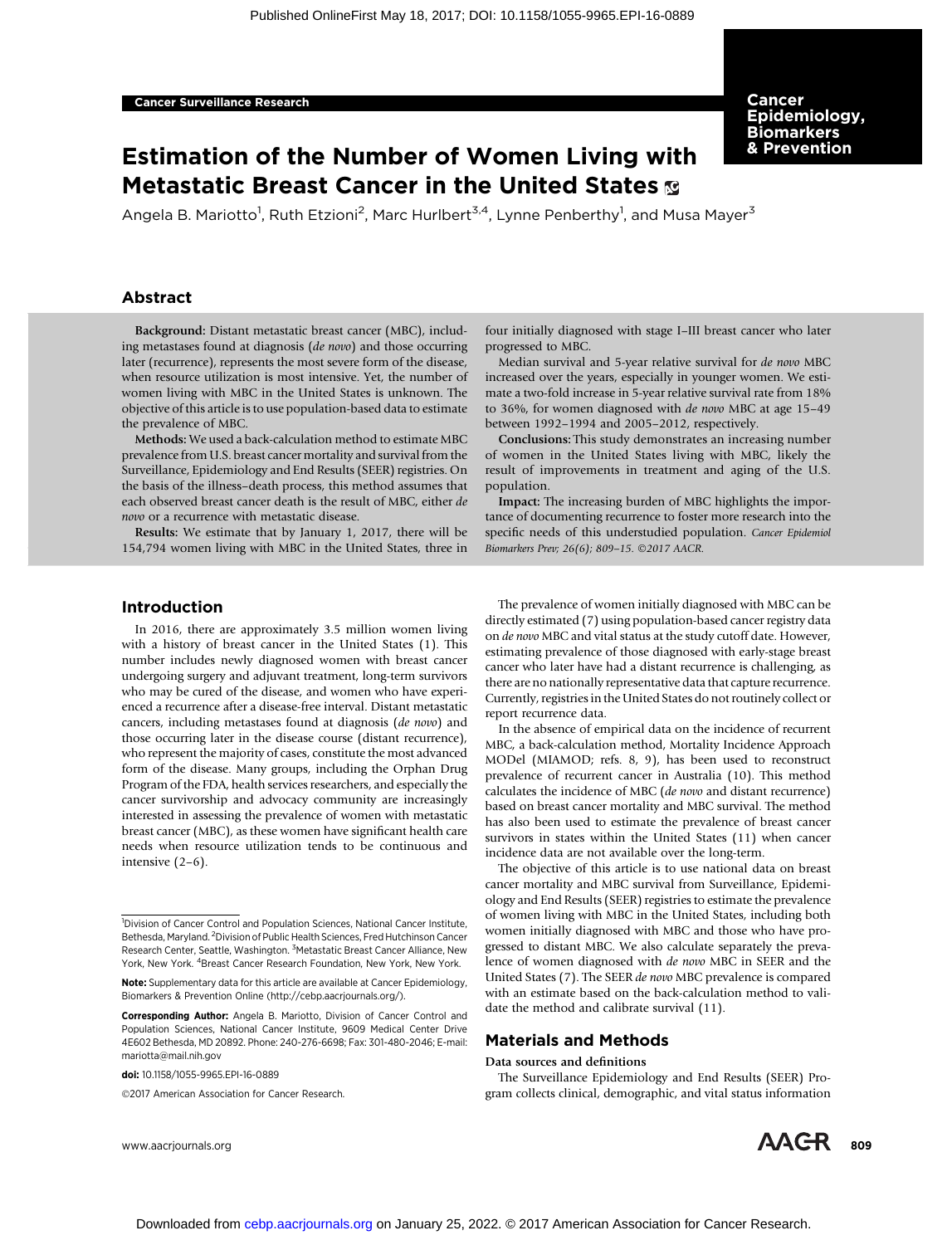#### Mariotto et al.

on all cancer cases diagnosed in defined geographic areas. Data included in this report are from the SEER-9 and SEER-11 registries (November 2015 Submission) obtained using SEER\*Stat software version 8.3.2 [\(www.seer.cancer.gov/seerstat\)](www.seer.cancer.gov/seerstat). SEER-9 covers approximately 11% of the U.S. population and includes Atlanta, Connecticut, Detroit, Hawaii, Iowa, New Mexico, San Francisco-Oakland, Seattle-Puget Sound, and Utah. For survival analyses, we used data from 1992–2012 from the SEER-11 registries which include SEER-9, Los Angeles and San-Jose Monterey. We only included invasive breast cancers.

Stage at diagnosis was defined using adjusted American Joint Committee on Cancer (AJCC) 6th edition staging classification (12). This stage definition uses extent of disease information for cases diagnosed in 1988–2003 and collaborative staging for cases diagnosed in 2004–2012. De novo MBC was defined as AJCC 6 stage IV which includes only tumors with distant metastasis. Stage IV from previous AJCC editions and distant stage from SEER historical summary staging classification include some locally advanced tumors without distant metastasis, for example, tumors with positive supraclavicular lymph node involvement without distant metastasis. Recurrent MBC was used to designate women initially diagnosed with AJCC stages I–III breast cancer, whose disease later progressed (metastasized) after treatment to distant organs or tissues.

Main inputs to the back-calculation methods are cancer deaths, all cause-deaths, population sizes, and MBC survival. We obtained U.S. female deaths due to breast cancer and all causes, from 1990 to 2012 from the National Center for Health Statistics (NCHS) and U.S. female populations from 1990 to 2020 from the U.S. Census Bureau. The population projections are based on the July 1, 2013, population estimates, which are based on the 2010 Census, and provide projections of the population for 2014 through 2060 ([https://www.census.gov/](https://www.census.gov/population/projections/data/national/2014.html) [population/projections/data/national/2014.html\)](https://www.census.gov/population/projections/data/national/2014.html). Deaths and populations were obtained by single calendar year and single age  $(0-99 \text{ years})$  using the SEER\*Stat software.

Survival associated with cancer diagnosis was assessed via relative survival calculated using SEER\*Stat. Relative survival is based on the ratio of overall survival (all causes of death) among cancer cases to the expected survival in individuals without cancer. The expected survival is estimated from U.S. life tables matched to the group of cancer patients by age, sex, race, and calendar year. Relative survival captures all excess mortality among cancer cases including deaths attributable to treatment and as such serves as a proxy for disease-specific survival that accounts for treatment-related mortality. In calculating relative survival, we excluded women diagnosed through death certificate or autopsy because of uncertainties in the diagnosis date. We also excluded cases with no follow-up information.

#### Prevalence of de novo MBC using the counting method

The prevalence of de novo MBC in the SEER-9 areas (counts and proportions) is calculated directly using the SEER\*Stat counting method (7), which counts all women alive on December 31, 2013, with a previous diagnosis of stage IV breast cancer (1988– 2012) in the SEER-9 areas. The method also adjusts for cases lost to follow-up. To estimate the de novo MBC prevalence counts in the United States, we applied the SEER-9 prevalence proportions by 5-year age group and race to the respective female U.S. populations.

#### Modeling survival time from MBC including de novo and recurrence

To model survival for de novo MBC cases, we estimated relative survival by age and year at diagnosis for women diagnosed with stage IV breast cancer from 1992 to 2012 in the SEER-11 areas. To extrapolate survival beyond the observed data, as required by the back-calculation method, we fit a Weibull mixture cure survival model to de novo MBC relative survival data. The mixture cure survival model assumes that a proportion of patients with cancer is cured of cancer whereas the remaining patients die following a Weibull survival distribution. While most patients with stage IV breast cancer die of their cancer, this model is used because it allows for modeling of long-term survivors and extrapolation of survival beyond the observed data. We fit a separate model to each of the 5 age groups (15–49, 45–64, 65–74, 75–84, 85–99) and used calendar year as a covariate in the model using the CANSURV software (13, 14; [https://surveillance.cancer.gov/cansurv/\)](https://surveillance.cancer.gov/cansurv/). Details of the model are provided in the Supplementary Materials.

Because population-level data on survival from MBC recurrence are unavailable, we use an adjustment to the de novo MBC survival based on a University of Texas M.D. Anderson Cancer Center (MDACC) study that included 2,881 and 643 women, retrospectively identified and diagnosed between 1992 and 2007 with recurrent and *de novo* MBC, respectively (15). The comparison of the overall survival curves for recurrent and de novo MBC, Figure 1 in Dawood and colleagues (15), showed an average risk of death for recurrent relative to de novo disease of 1.35 [i.e.,  $1.35 = \log(\text{recurrent survival})/\log(de\text{ now survival})$ ]. Recurrent MBC survival was estimated by applying the 1.35 relative risk adjustment to each of the modeled de novo MBC survival curves (recurrent MBC survival  $=$  *de novo* MBC survival<sup>1.35</sup>). We also performed sensitivity analyses and provided prevalence estimates using a lower and a higher relative risk adjustment of 1.2 and 1.5, respectively.

To model survival from de novo or recurrent MBC, we compute a weighted average of the de novo MBC survival and the recurrent MBC survival, that is, MBC survival =  $w \times (de \n1$  novo MBC survival)  $+(1 - w) \times$  (recurrent MBC survival), where w is the fraction of breast cancer deaths that are a consequence of de novo MBC and  $(1 - w)$  is the fraction of breast cancer deaths that are a consequence of recurrent MBC. We use incidence-based mortality by stage in SEER to estimate  $w$ . Details of the calculation are provided in the Supplementary Materials and Supplementary Fig. S1 which shows that the resulting estimated  $w$  is 0.2, implying that 20% of breast cancer deaths in a given year originate from women diagnosed with de novo MBC, whereas 80% are deaths from women diagnosed with earlier stage breast cancer who progressed to recurrent MBC.

#### Back-calculation method

We used MIAMOD (8, 9) to estimate incidence and prevalence from breast cancer mortality and MBC survival. The method is based on the illness–death process and 2 equations relating incidence, survival, prevalence, and mortality. The method assumes that each observed breast cancer death is the result of MBC, either de novo or recurrent. The first equation specifies mortality as the sum of prior incidence and survival and back-calculates incidence of MBC (de novo or recurrent), by singleyear ages and single calendar years, from breast cancer deaths and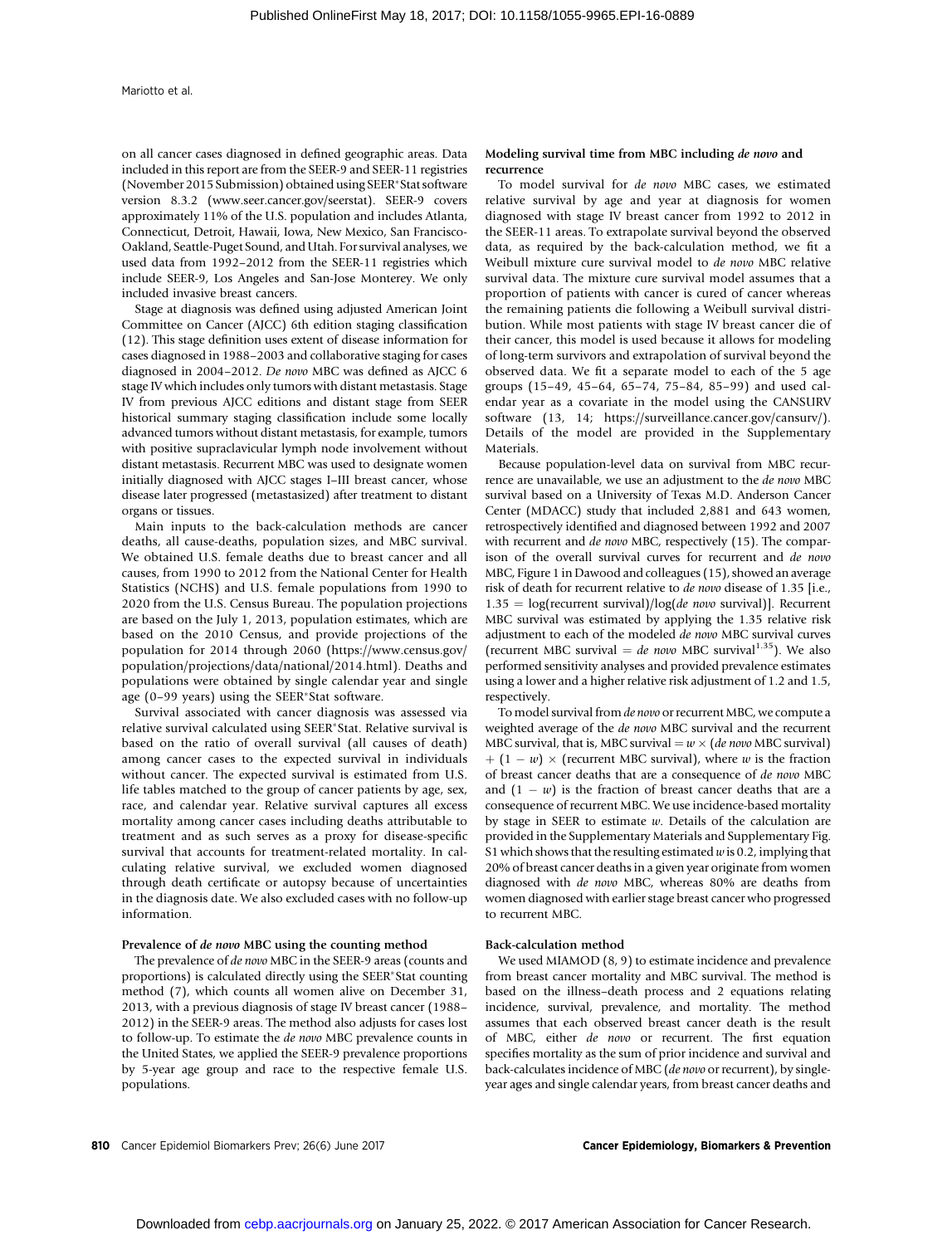Metastatic Breast Cancer Prevalence





MBC survival. The second equation is used to estimate prevalence from the estimated incidence and survival. The MIAMOD software can be downloaded from [\(http://www.eurocare.it/Miamod](http://www.eurocare.it/MiamodPiamod/tabid/60/Default.aspx) [Piamod/tabid/60/Default.aspx](http://www.eurocare.it/MiamodPiamod/tabid/60/Default.aspx)), and details of this application are included in the Supplementary Materials. Prevalence projections from 2014 to 2020 assume constant breast cancer mortality rates at 2014 levels and constant survival but use dynamic population size projections for these years.

To adjust for data inconsistencies, such as underreporting of deaths and misclassification of deaths to site of metastasis as found elsewhere (11), we calibrate the back-calculation method by comparing the SEER-9 counting-method prevalence of de novo MBC with the one obtained from the MIAMOD method. The calibration suggests adjusting MBC survival by a factor of  $0.92 =$  $exp(-0.08)$  to correct for 11% underestimation of the observed prevalence, that is,  $S_{MBC}^*(t) = S_{MBC}(t)^{0.92}$ . Results from the calibration are shown in the Supplementary Figs. S2 and S3.

## Results

In 2013, the last year with observed data, we estimate a prevalence of MBC of 138,622; of which, 38,897 (28%) are survivors who were initially diagnosed with de novo stage IV disease and 99,725 (72%) survivors initially diagnosed with stage I–III breast cancer who later progressed to MBC (Table 1). The back-calculation method also estimates 50,344 new diagnoses of MBC in 2013, of which 12,966 (26%) are de novo and 37,378 (74%) recurrences, thus 3 in 4 are undocumented diagnoses of MBC. We project that by January 1, 2017, there will be 154,794 women living with MBC in the United States. Using relative risk adjustment of 1.5 and 1.2, instead of 1.35, we estimate 136,419 and 178,412 in the 2017 U.S. MBC prevalence, respectively. Figure 1 shows that, based on our calculations, MBC prevalence in terms of the number of women living with MBC increased 4% from 1990 to 2000, 17% from 2000 to 2010, and is projected to increase by 31% from 2010 to 2020. Although the largest majority of prevalent cases are women who have been living with metastatic disease for 2 years or less (40%), one third (34%) have lived for 5 years or more with MBC (Fig. 2).

Relative survival estimates used in the modeling included 25,935 women diagnosed with de novo stage IV BC from 1992– 2012 (Table 2). Median survival and 5-year relative survival increased over the years especially for younger women diagnosed after 1995 (Table 2). Median relative survival time increased from 22.3 to 38.7 months and from 19.1 to 29.7 months for women diagnosed between ages 15–49 and 50–64, respectively, during 1992–1994 versus 2005–2012. The 5-year relative survival rate had a 2-fold increase from 18% to 36%, for women diagnosed with de novo MBC at age 15–49 between 1992–1994 and 2005– 2012, respectively. Despite a poor prognosis, there is a small but meaningful percentage of these cases who survive 10 years or more; more than 11% of women diagnosed between 2000–2004 under the age of 64 years survived 10 years or more. Younger women diagnosed with de novo MBC have higher survival than women diagnosed at older ages (Fig. 3).

Figure 4 compares MBC survival in SEER and in the MDACC study cohort. The MDACC cohort included 2,881 and 643 women with recurrent and de novo MBC, respectively, retrospectively identified and diagnosed between years 1992 and 2007 and ages 17 and 91 years. To be comparable, we selected women diagnosed with de novo MBC in SEER in the same calendar years (1992–2007) and ages 15 through 84. In the MDACC cohort, the median age at diagnosis was 52 and 50 years for de novo and recurrent MBC, respectively, whereas in SEER, the median age at diagnosis was 61 years. Relative survival for women diagnosed with de novo MBC in the SEER areas was lower than overall survival among women in the MDACC cohort. The 4-year relative survival rate of de novo MBC in SEER was 27% compared with 41% and 29% overall survival for *de novo* and recurrent MBC in the MDACC cohort, respectively. Relative survival is generally higher than overall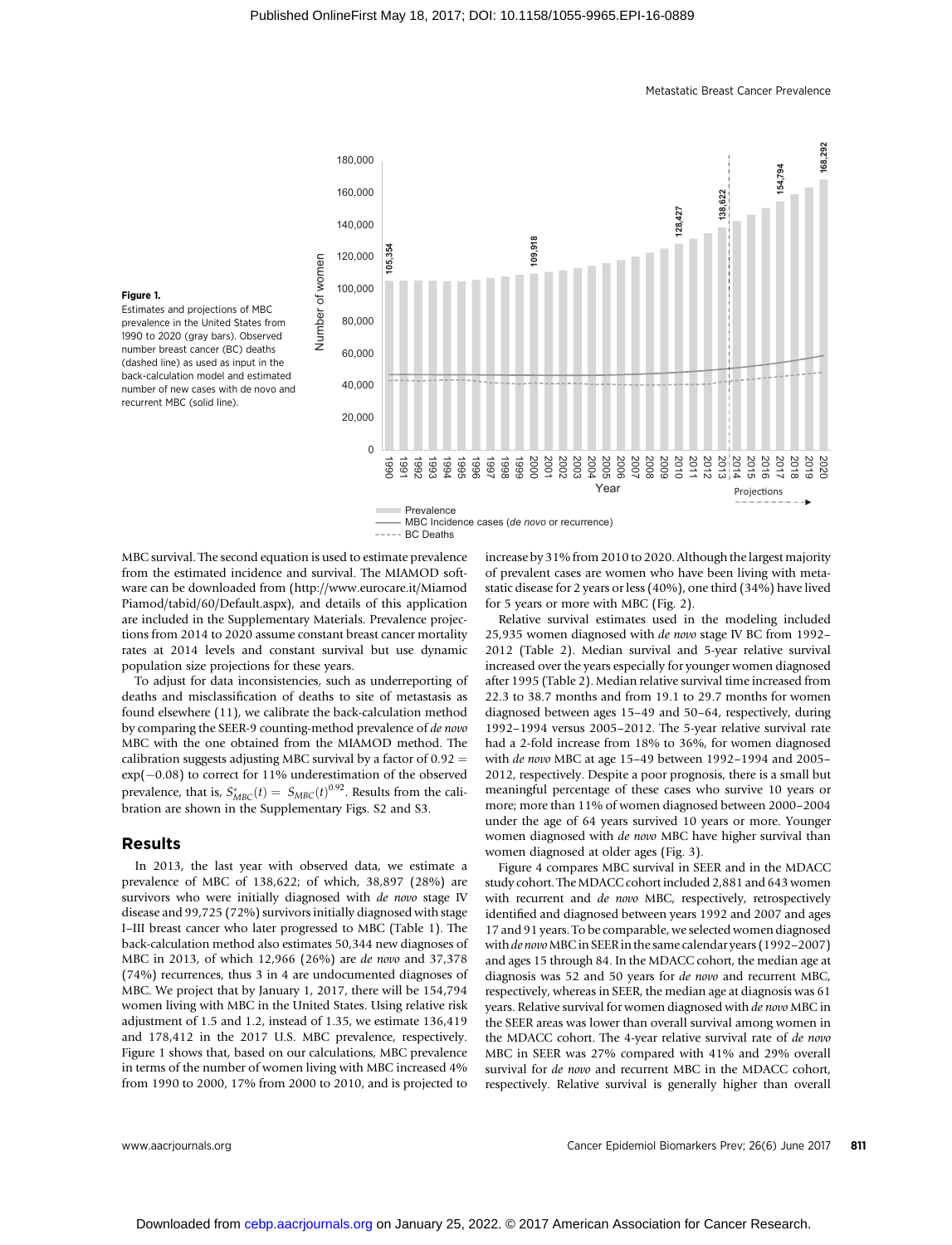#### Mariotto et al.

Table 1. Estimates (January 1, 2013) and projections (January 1, 2017) of breast cancer mortality, and incidence and prevalence of MBC including de novo and recurrence disease in the United States

| Number of women at January 1, 2013 |             |                             |                  |                                                               |             |                       |             |
|------------------------------------|-------------|-----------------------------|------------------|---------------------------------------------------------------|-------------|-----------------------|-------------|
|                                    |             | <b>Breast cancer deaths</b> |                  | <b>MBC</b> incidence                                          |             | <b>MBC</b> prevalence |             |
|                                    |             |                             |                  |                                                               | De novo and |                       | De novo and |
|                                    | U.S. female |                             |                  | De novo                                                       | recurrence  | De novo               | recurrence  |
| Age, y                             | population  | Observed                    | <b>Estimated</b> | (Observed)                                                    | (Estimated) | (Observed)            | (Estimated) |
| $15 - 39$                          | 52.450.844  | 996                         | 976              | 705                                                           | 1.870       | 1.604                 | 4.205       |
| $40 - 49$                          | 21.199.116  | 3.530                       | 3.416            | 1.422                                                         | 5.129       | 4.736                 | 15.684      |
| $50 - 59$                          | 22.400.308  | 7.979                       | 8.095            | 2.994                                                         | 9.962       | 8.950                 | 30.642      |
| $60 - 69$                          | 17.143.155  | 10.071                      | 9.888            | 3.200                                                         | 11.481      | 11.002                | 36.194      |
| $70 - 70$                          | 10.011.131  | 8.650                       | 8.617            | 2.678                                                         | 9.342       | 7.740                 | 27.232      |
| 80-99                              | 7,338,871   | 11.216                      | 11.176           | 1.967                                                         | 12.560      | 4,865                 | 24.665      |
| $15 - 99$                          | 130,543,425 | 42,442                      | 42.169           | 12.966                                                        | 50.344      | 38.897                | 138,622     |
|                                    |             |                             |                  | Number of women at January 1 2017 (Projections <sup>*</sup> ) |             |                       |             |

|           |             | <b>Breast cancer deaths</b> |                  | <b>MBC</b> incidence |             | <b>MBC</b> prevalence |             |
|-----------|-------------|-----------------------------|------------------|----------------------|-------------|-----------------------|-------------|
|           |             |                             |                  |                      | De novo and |                       | De novo and |
|           | U.S. female |                             |                  | De novo              | recurrence  | De novo               | recurrence  |
| Age, y    | population  | <b>Observed</b>             | <b>Estimated</b> | (Observed)           | (Estimated) | (Observed)            | (Estimated) |
| $15 - 39$ | 54,104,476  |                             | 1.056            |                      | 2.050       |                       | 4,711       |
| $40 - 49$ | 20,471,655  |                             | 3.317            |                      | 5.052       |                       | 16.019      |
| $50 - 59$ | 22.240.898  |                             | 8.103            |                      | 10.042      |                       | 32.573      |
| 60-69     | 19.420.211  |                             | 11.151           |                      | 13.037      |                       | 42.450      |
| $70 - 70$ | 11,771,880  |                             | 10.035           |                      | 10.910      |                       | 32.731      |
| 80-99     | 7.602.526   |                             | 11.767           |                      | 13.302      |                       | 26.310      |
| $15 - 99$ | 135.611.646 |                             | 45.429           |                      | 54,394      |                       | 154.794     |

\*NOTE: Projections are based on dynamic projections of population growth and aging from the U.S. Census Bureau and constant projections of breast cancer mortality and of MBC survival.

survival for *de novo* MBC (Table 1), thus these results suggest that the MDACC cohort represents a lower risk cohort than the general population. The absolute difference decreased with longer followup and 10-year relative survival was 10% in SEER versus 14% in the MDACC for women diagnosed with de novo MBC (Fig. 4).

## Discussion

Despite the progressive and incurable nature of almost all MBC, median survival after diagnosis with metastatic disease has been increasing, resulting in a growing number of women living with MBC in the United States. The increased survival is especially noted for women diagnosed at younger ages. We estimate a 2-fold increase in 5-year relative survival rate from 18% to 36%, for



Figure 2.

Number of women in the United States alive at January 1, 2017, previously diagnosed with de novo or recurrent MBC by time since diagnosis.

women diagnosed with de novo stage IV at age 15–49 between 1992–1994 and 2005–2012, respectively, translating into an increase of approximately one third in the number of women living with MBC, from 105,354 in 1990 to 138,622 in 2013. We further project that by 2017, there will be 154,794 women living with MBC in the United States.

To our knowledge, this is the first time that the number of women living with MBC in the United States has been estimated. These estimates provide a new perspective on the population burden of breast cancer and have great potential significance to the research and advocacy community working on behalf of patients with MBC and their families.

Other studies have also shown improvement in survival for women with de novo distant disease or metastatic recurrence (16– 18), attributed to improved treatment. The improvement in MBC survival may also be explained by changes in staging. A study using SEER data (19) has shown that incidence of distant breast cancer has been increasing, especially among young women (Supplementary Fig. S4). Also, the incidence of stage III and unknown stage has been decreasing (Supplementary Fig. S5). Thus, although survival may have increased because of improvements in treatment, part of the increase may be also due to stage migration from stage III or unstaged to stage IV or early detection of stage IV, likely due to increasing availability of better imaging techniques.

Strengths of our study include the large population size, the population-based setting, the long follow-up, and the fact that we used consistent definitions of staging and other variables across time. The calibrated back-calculation method showed a very good agreement with reported incidence and directly estimated prevalence of de novo MBC in the SEER areas. The calibration corrects for possible underreporting and misclassification of cause of death.

The main limitation of this study is the absence of populationbased survival estimates following MBC recurrence. To represent

812 Cancer Epidemiol Biomarkers Prev; 26(6) June 2017 Cancer Content Cancer Epidemiology, Biomarkers & Prevention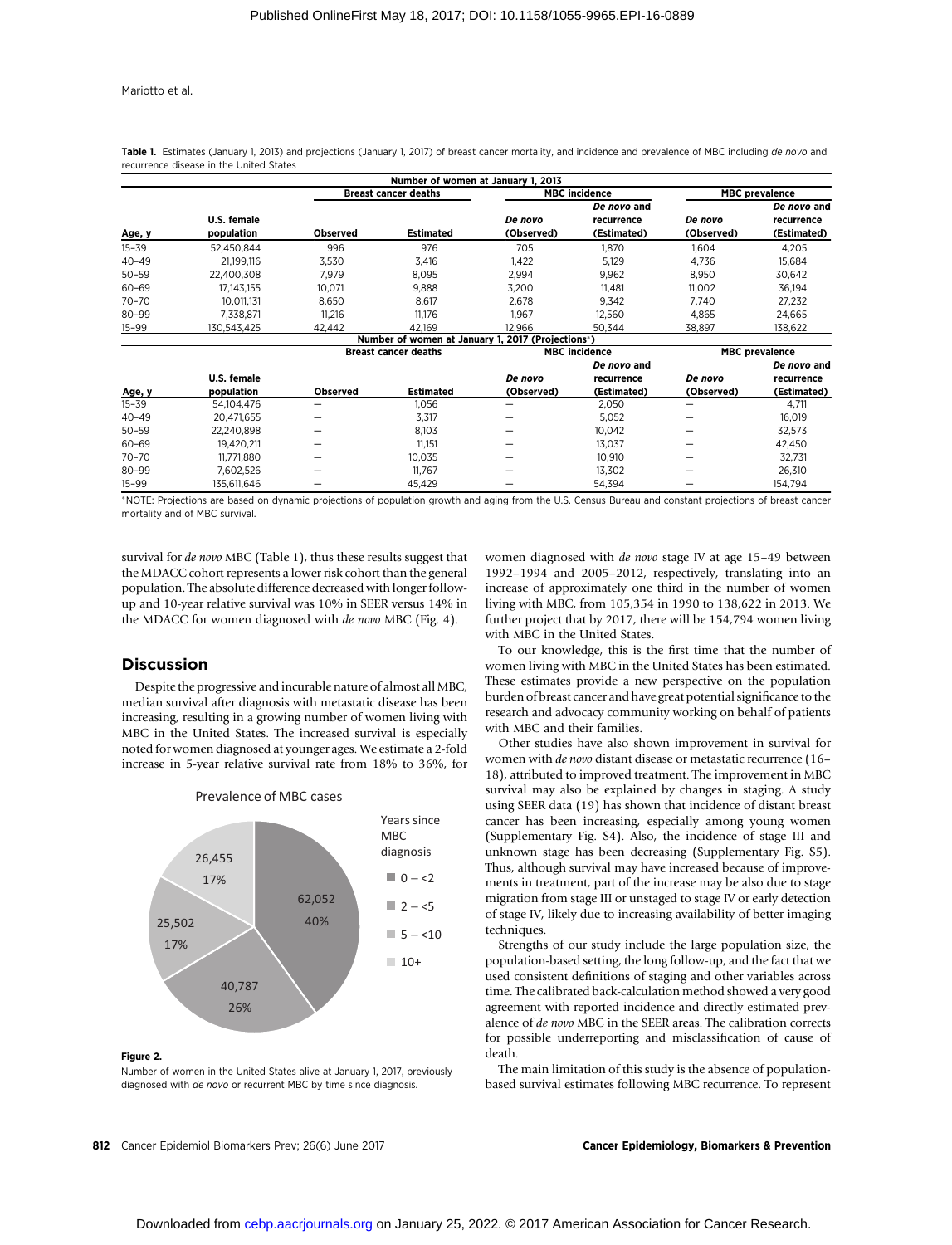#### Metastatic Breast Cancer Prevalence

|           |           |        |         | <b>Median (in months)</b> |                                   |                                    |
|-----------|-----------|--------|---------|---------------------------|-----------------------------------|------------------------------------|
| Year      | Age, y    | N      | Overall | <b>Relative survival</b>  | 5-y relative survival<br>(95% CI) | 10-y relative survival<br>(95% CI) |
| 1992-1994 | $15 - 49$ | 430    | 22.2    | 22.3                      | 18% (14%-21%)                     | 10% (8%-14%)                       |
| 1992-1994 | $50 - 64$ | 777    | 18.4    | 19.1                      | 15% (13%-18%)                     | 8% (6%-11%)                        |
| 1992-1994 | $65 - 74$ | 598    | 16      | 17.6                      | 15% (12%-18%)                     | 7% (5%-10%)                        |
| 1992-1994 | $75 - 84$ | 442    | 10.1    | 10.9                      | 16% (12%-20%)                     | 7% (4%-11%)                        |
| 1992-1994 | $85+$     | 168    | 3.8     | 4.1                       | 6% (2%-13%)                       | 4% (0%-16%)                        |
| 1992-1994 | All ages  | 2,415  | 15.7    | 16.7                      | 15% (14%-17%)                     | 8% (7%-9%)                         |
| 1995-1999 | $15 - 49$ | 894    | 24.5    | 24.7                      | 24% (21%-27%)                     | 11% (9%-13%)                       |
| 1995-1999 | $50 - 64$ | 1.321  | 20.3    | 20.6                      | 21% (18%-23%)                     | 10% (8%-12%)                       |
| 1995-1999 | $65 - 74$ | 978    | 14.4    | 15.2                      | 17% (15%-20%)                     | 6% (5%-8%)                         |
| 1995-1999 | $75 - 84$ | 799    | 10.4    | 11.8                      | 13% (10%-16%)                     | 7% (5%-10%)                        |
| 1995-1999 | $85+$     | 292    | 4.7     | 5.5                       | 16% (10%-23%)                     | 8% (2%-21%)                        |
| 1995-1999 | All ages  | 4,284  | 16.5    | 17.7                      | 19% (17%-20%)                     | 8% (8%-9%)                         |
| 2000-2004 | $15 - 49$ | 1,307  | 29      | 29.3                      | 29% (26%-31%)                     | 14% (12%-16%)                      |
| 2000-2004 | $50 - 64$ | 2,270  | 24.6    | 25.1                      | 24% (23%-26%)                     | 11% (10%-13%)                      |
| 2000-2004 | $65 - 74$ | 1,319  | 18.9    | 20.3                      | 20% (18%-23%)                     | 8% (6%-10%)                        |
| 2000-2004 | $75 - 84$ | 1,142  | 10.3    | 11.4                      | 15% (13%-18%)                     | 8% (6%-10%)                        |
| 2000-2004 | $85+$     | 436    | 5.7     | 7.2                       | 14% (9%-20%)                      | 9% (3%-19%)                        |
| 2000-2004 | All ages  | 6,474  | 19.8    | 21.1                      | 22% (21%-23%)                     | 10% (9%-11%)                       |
| 2005-2012 | $15 - 49$ | 2.748  | 38.4    | 38.7                      | 36% (34%-38%)                     |                                    |
| 2005-2012 | $50 - 64$ | 4,861  | 29      | 29.7                      | 25% (24%-27%)                     |                                    |
| 2005-2012 | $65 - 74$ | 2,468  | 23.3    | 24.5                      | 24% (22%-26%)                     |                                    |
| 2005-2012 | $75 - 84$ | 1,820  | 12      | 14                        | 18% (16%-21%)                     |                                    |
| 2005-2012 | $85+$     | 865    | 6       | 8.2                       | 13% (9%-17%)                      |                                    |
| 2005-2012 | All ages  | 12,762 | 25.2    | 26.9                      | 26% (25%-27%)                     |                                    |

Table 2. Number of women, median overall and relative survival in months and 5-year relative survival in percentage (95% confidence interval) for women diagnosed with de novo stage IV breast cancer in the SEER-11 areas by grouped age and year at diagnosis

Abbreviation: CI, confidence interval.

survival/mortality associated with MBC recurrence, we used a 1.35 higher risk of cancer death (inflation factor) for recurrent MBC relative to de novo disease based on a single-institution study

conducted at MDACC (15). This factor accounts for greater susceptibility to the cancer as well as greater vulnerability to treatment morbidities due to accumulation of cancer treatments



#### Figure 3.

Relative survival by time since diagnosis for women diagnosed with de novo stage IV in the SEER-11 areas between 2005 and 2012 at different age groups.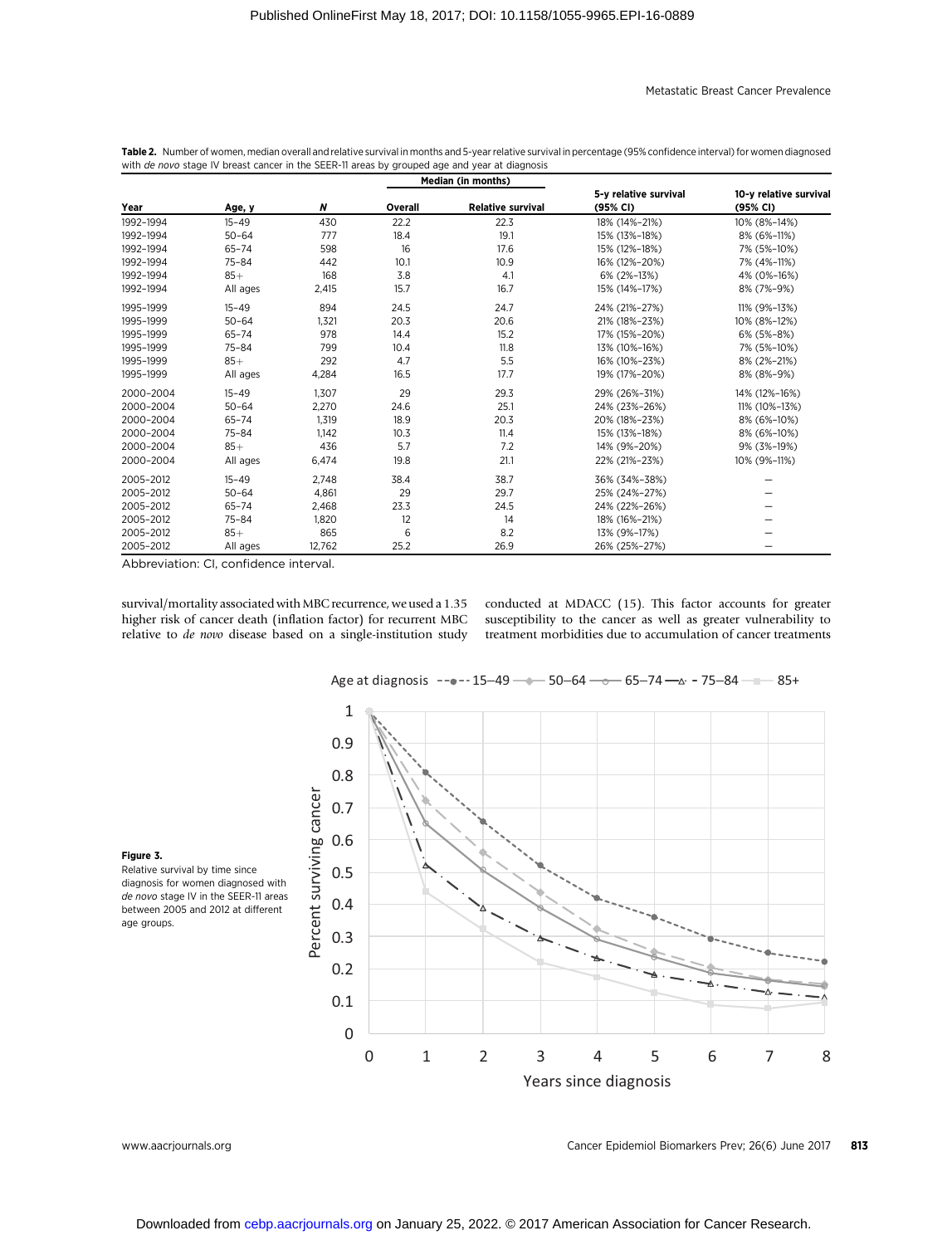Mariotto et al.



#### Figure 4.

Relative survival by time since diagnosis for women diagnosed with de novo stage IV in the SEER-11 areas in 1992– 2007 at ages 15–84 (black) and the adjusted survival for recurrence stage IV for ages 15–84 based on a 1.35 relative risk adjustment (dashed black). The gray curves represent survival from a MDACC study that included women diagnosed with de novo (gray) and recurrence MBC (dashed gray).

received before the point of recurrence. Other causes of death, not associated with breast cancer or its treatment, are assumed to be similar between patients with de novo and recurrence MBC. Sensitivity analyses to this assumption showed that U.S. prevalence of MBC estimates would vary from 136,000 to 178,000 in 2017 using a higher relative risk of death (RR  $=$ 1.5) or a lower relative risk of death ( $RR = 1.2$ ) for recurrent MBC survival compared with de novo MBC survival. However, we noted that SEER survival was lower than survival in the MDACC. Possible explanations may be the fact that MDACC patients were younger than SEER patients and that, by definition, they were in treatment at a major cancer center, and therefore more likely to receive optimal care. Given these differences, collection of additional data to estimate recurrent MBC survival would be of value.

We used the adjusted 6th edition stage IV to define MBC to only include tumors that have metastasized to distant sites. If instead, we used SEER historical distant stage definition, prevalence would have been higher, as some tumors without a distant metastasis are included in this definition.

At one time, a diagnosis of distant recurrence or de novo stage IV meant that death from breast cancer was likely to be imminent. Today, with the development of new therapies that target the drivers of breast cancer, and with improved palliative care, MBC is not the immediate death sentence it once was. With optimal care, women with MBC can and often do live for years with reasonable quality of life, albeit undergoing constant treatment to keep their disease under control.

This study demonstrates that there are a large number of women in the United States living with MBC and that this number has increased in more recent years, likely the result of treatment and aging of the U.S. population. This study demonstrates a growing burden of MBC in the United States. It also makes clear that the majority of patients with MBC, the three out of four who are diagnosed with nonmetastatic cancer but progress to distant disease, has never been properly documented. Given the growing burden of MBC, it is critical to collect data on recurrence to foster more research into the specific needs of this understudied population (5).

In an ideal world, a cancer registry would record the experiences of all patients throughout the entire cycle of disease, enabling researchers, health policy experts and planners, providers, patients, and advocates to understand the full impact of cancer. Finding ways to incorporate information on metastatic disease progression would be an important advance and a key first step toward a comprehensive assessment of the population burden of disease.

#### Disclosure of Potential Conflicts of Interest

No potential conflicts of interest were disclosed.

#### Disclaimer

The content is solely the responsibility of the authors and does not necessarily represent the official views of the National Cancer Institute or the NIH.

#### Authors' Contributions

Conception and design: A.B. Mariotto, M. Hurlbert, L. Penberthy, M. Mayer Development of methodology: A.B. Mariotto, R. Etzioni

Acquisition of data (provided animals, acquired and managed patients, provided facilities, etc.): A.B. Mariotto

Analysis and interpretation of data (e.g., statistical analysis, biostatistics, computational analysis): A.B. Mariotto, R. Etzioni

Writing, review, and/or revision of the manuscript: A.B. Mariotto, R. Etzioni, M. Hurlbert, L. Penberthy, M. Mayer

Administrative, technical, or material support (i.e., reporting or organizing data, constructing databases): A.B. Mariotto, L. Penberthy Study supervision: A.B. Mariotto

# Acknowledgments

The authors would like to thank Joan Warren and Julia Rowland whose comments/suggestions helped improve and clarify this article. The authors acknowledge the members of the Metastatic Breast Cancer Alliance and patients

814 Cancer Epidemiol Biomarkers Prev; 26(6) June 2017 Cancer Content Cancer Epidemiology, Biomarkers & Prevention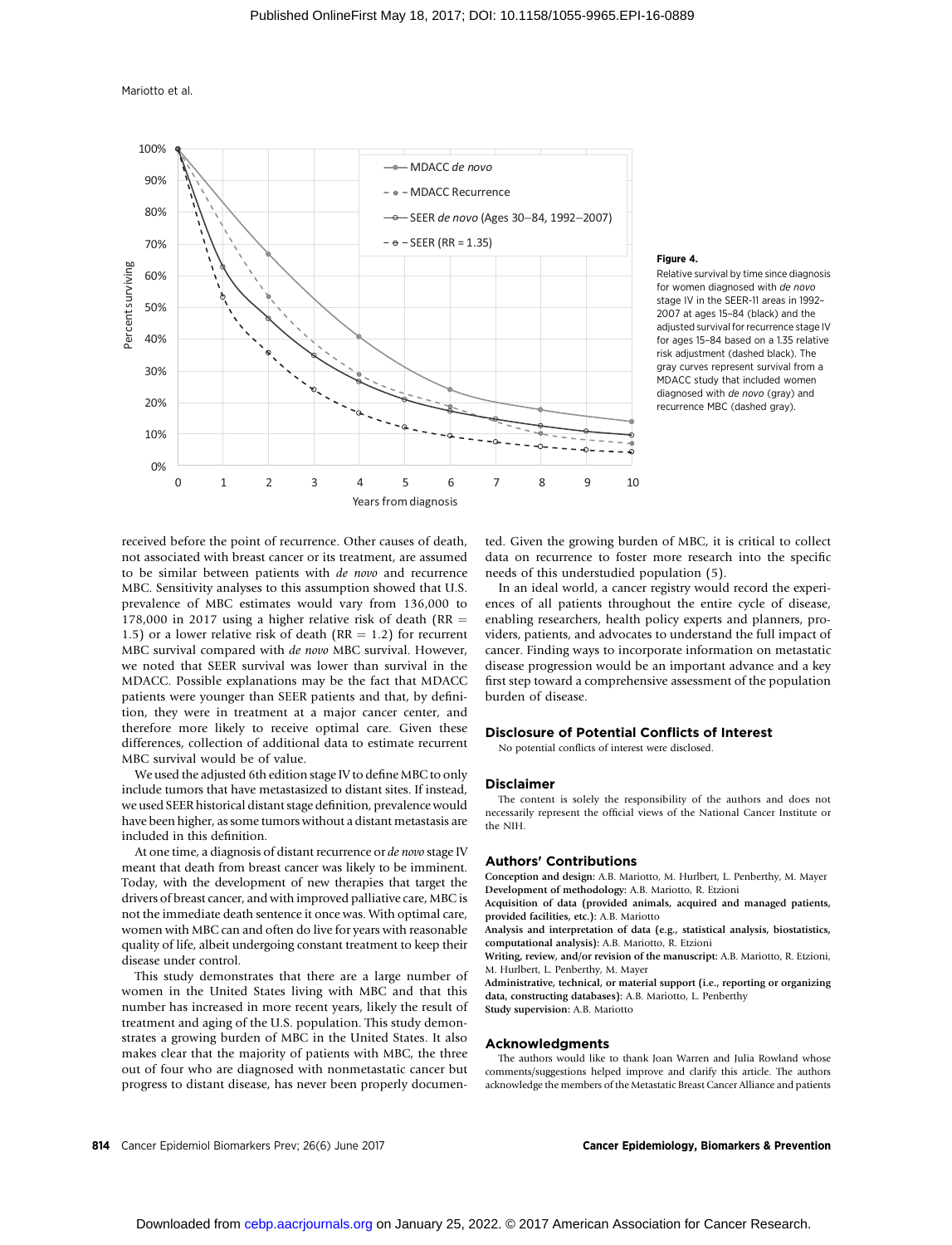living with MBC who inspired this work and encourage readers to learn more at [www.mbcalliance.org.](www.mbcalliance.org)

#### Grant Support

This work was supported by the National Cancer Institute at the NIH.

#### References

- 1. Miller KD, Siegel RL, Lin CC, Mariotto AB, Kramer JL, Rowland JH, et al. Cancer treatment and survivorship statistics, 2016. CA Cancer J Clin 2016;66:271–89.
- 2. Mariotto AB, Yabroff KR, Shao Y, Feuer EJ, Brown ML. Projections of the cost of cancer care in the United States: 2010–2020. J Natl Cancer Inst 2011;103:117–28.
- 3. Cleeland CS, Mayer M, Dreyer NA, Yim YM, Yu E, Su Z, et al. Impact of symptom burden on work-related abilities in patients with locally recurrent or metastatic breast cancer: Results from a substudy of the VIRGO observational cohort study. Breast 2014;23:763–9.
- 4. Yang HC, Thornton LM, Shapiro CL, Andersen BL. Surviving recurrence: psychological and quality-of-life recovery. Cancer 2008;112:1178–87.
- 5. Mayer M.Lessons learned from the metastatic breast cancer community. Semin Oncol Nurs 2010;26:195–202.
- 6. Aranda S, Schofield P, Weih L, Yates P, Milne D, Faulkner R, et al. Mapping the quality of life and unmet needs of urban women with metastatic breast cancer. Eur J Cancer Care 2005;14:211–22.
- 7. Byrne J, Kessler LG, Devesa SS. The prevalence of cancer among adults in the United States: 1987. Cancer 1992;69:2154–9.
- 8. De Angelis G, De Angelis R, Frova L, Verdecchia A. MIAMOD: a computer package to estimate chronic disease morbidity using mortality and survival data. Comput Methods Programs Biomed 1994;44:99–107.
- 9. Verdecchia A, Capocaccia R, Egidi V, Golini A. A method for the estimation of chronic disease morbidity and trends from mortality data. Stat Med 1989;8:201–16.
- 10. Clements MS, Roder DM, Yu XQ, Egger S, O'Connell DL. Estimating prevalence of distant metastatic breast cancer: a means of filling a data gap. Cancer Cause Control 2012;23:1625–34.

The costs of publication of this article were defrayed in part by the payment of page charges. This article must therefore be hereby marked advertisement in accordance with 18 U.S.C. Section 1734 solely to indicate this fact.

Received November 7, 2016; revised January 9, 2017; accepted January 11, 2017; published OnlineFirst May 18, 2017.

- 11. De Angelis R, Tavilla A, Verdecchia A, Scoppa S, Hachey M, Feuer EJ, et al. Breast cancer survivors in the United States: geographic variability and time trends, 2005–2015. Cancer 2009;115:1954–66.
- 12. Surveillance Epidemiology and End Results Program (SEER) Adjusted AJCC 6th Edition Stage Classification [website]. Available from[:https://](https://seer.cancer.gov/seerstat/variables/seer/ajcc-stage/6th/#stage) [seer.cancer.gov/seerstat/variables/seer/ajcc-stage/6th/#stage](https://seer.cancer.gov/seerstat/variables/seer/ajcc-stage/6th/#stage).
- 13. Yu B, Tiwari RC, Cronin KA, Feuer EJ. Cure fraction estimation from the mixture cure models for grouped survival data. Stat Med 2004; 23:1733–47.
- 14. Yu B, Tiwari RC, Cronin KA, McDonald C, Feuer EJ. CANSURV: A Windows program for population-based cancer survival analysis. Comput Methods Programs Biomed 2005;80:195–203.
- 15. Dawood S, Broglio K, Ensor J, Hortobagyi GN, Giordano SH. Survival differences among women with de novo stage IV and relapsed breast cancer. Ann Oncol 2010;21:2169–74.
- 16. Giordano SH, Buzdar AU, Smith TL, Kau SW, Yang Y, Hortobagyi GN. Is breast cancer survival improving? Trends in survival for patients with recurrent breast cancer diagnosed from 1974 through 2000. Cancer 2004;100:44–52.
- 17. Chia SK, Speers CH, D'yachkova Y, Kang A, Malfair-Taylor S, Barnett J, et al. The impact of new chemotherapeutic and agents on survival in a population-based of women with metastatic breast cancer hormone cohort. Cancer 2007;110:973–9.
- 18. Pal SK, Dehaven M, Nelson RA, Onami S, Hsu J, Waliany S, et al. Impact of modern chemotherapy on the survival of women presenting with de novo metastatic breast cancer. BMC Cancer 2012;12.
- 19. Johnson RH, Chien FL, Bleyer A. Incidence of Breast Cancer With Distant Involvement Among Women in the United States, 1976 to 2009. JAMA 2013;309:800–5.